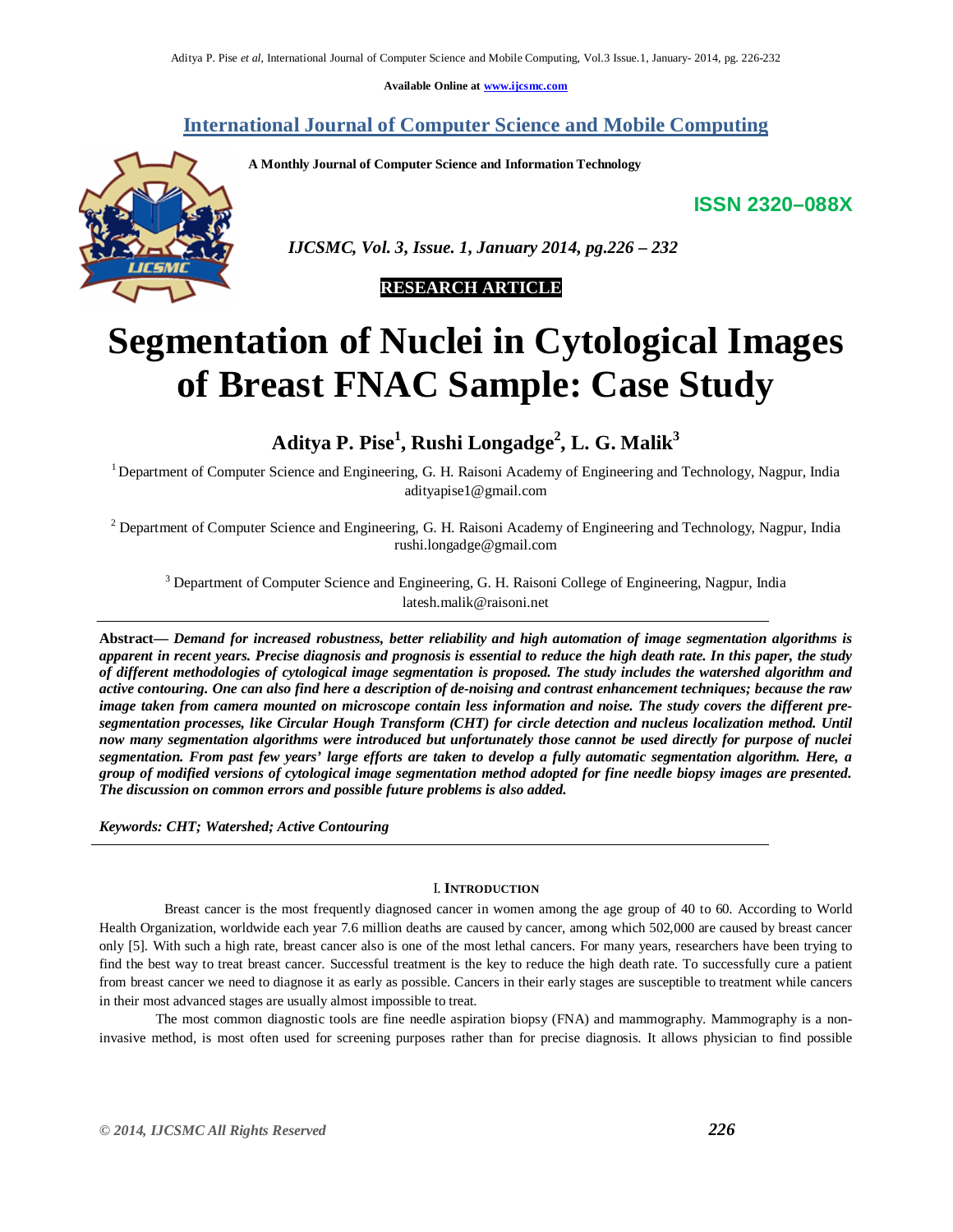position of micro-calcifications and other indicators in breast tissue. When a suspicious region is found, the patient is sent to a pathologist for a more precise diagnosis. This is when the FNA is taken. fine needle aspiration biopsy is an invasive method to extract a small sample of the questionable breast tissue that allows the pathologist to describe the type of cancer in detail. Using this method, pathologists can very adequately describe not only the type of the cancer but also its genealogy and malignancy. They can also foresee the course of cancer development by attributing a predictive factor to it. The determination of grade of malignancy is essential when predicting the progression of cancer.

In the last few decades a number of studies have been presented that aim at rendering the interpretation of cytological images more objective [24]. The success of these studies has been boosted by the increase in computational power of modern computer systems. This has allowed the automated performance of tasks which were otherwise performed manually. However, the majority of cytological and histological examinations are still performed manually, Here different experts opinion may differ because of various interpersonal biases [4].

In this paper, the study of different methods for segmentation of images obtained from microscope from breast FNAC is proposed. Our final goal is to isolate the nuclei of the cell from the rest cytoplasm. The Nucleus is very important structure within the call, because it is the place where breast malignancy can be observed [3]. Thus, much attention in the construction of the expert supporting diagnosis system has to be paid to the segmentation stage.

The main difficulty of the segmentation process is due to the incompleteness and uncertainty of the information contained in the image [1]. The imperfection of the data acquisition process in the form of noise, chromatic distortion and deformity of cytological material caused by its preparation additionally increases the problem complexity. The nature of image acquisition (3D to 2D transformation) and the method of scene illumination also affect the image luminance and sharpness. In many cases one must also deal with a low-cost CCD sensor whose quality and resolution capabilities are rather low.

Until now many segmentation methods have been proposed (Carlotto, 1987; Chen *et al.*, 1998; Kass *et al.*, 1987; Otsu, 1979; Su and Chou, 2001; Vincent and Soille, 1991) but, unfortunately, each of them introduces numerous additional problems and usually works in practice under given assumptions and/or needs the end-user's interaction/co-operation (Lee and Street, 2000; Street, 2000; Wolberg *et al.*, 1993; Zhou and Pycock, 1997).

#### II. **CURRENT METHODOLOGIES**

Image segmentation is perhaps the most studied area in computer vision, with numerous methods reported [10]. A segmentation method is usually designed taking into consideration the properties of a particular class of images. In this paper, a threestep segmentation method using the cytological images is discussed. The steps of our method are as follows.

## **2.1. Pre-processing**

Though numerous enhancement algorithm are presented in literature [4, 25], but studies which are pertinent and suitable for this application are discussed in this section. Unlike the gray-scale image, color image does not carry significant information. So RGB color image should be converted to grayscale by removing blue and red chrominance components from the image defined in the YCbCr colorspace [3]. The luminosity component can be determined using:

$$
Y = 0.299R + 0.587G + 0.114B
$$
. (1)

Since the majority of images have low contrast; an enhancement technique is also needed to improve their quality(Fig.1).To reduce the complexity of algorithm, simple histogram processing with a linear transform (Contrast Stretching) of the levels of intensities of image can be used.



Fig.1. Typical histogram and a cumulated sum *P* (dashed line) [3]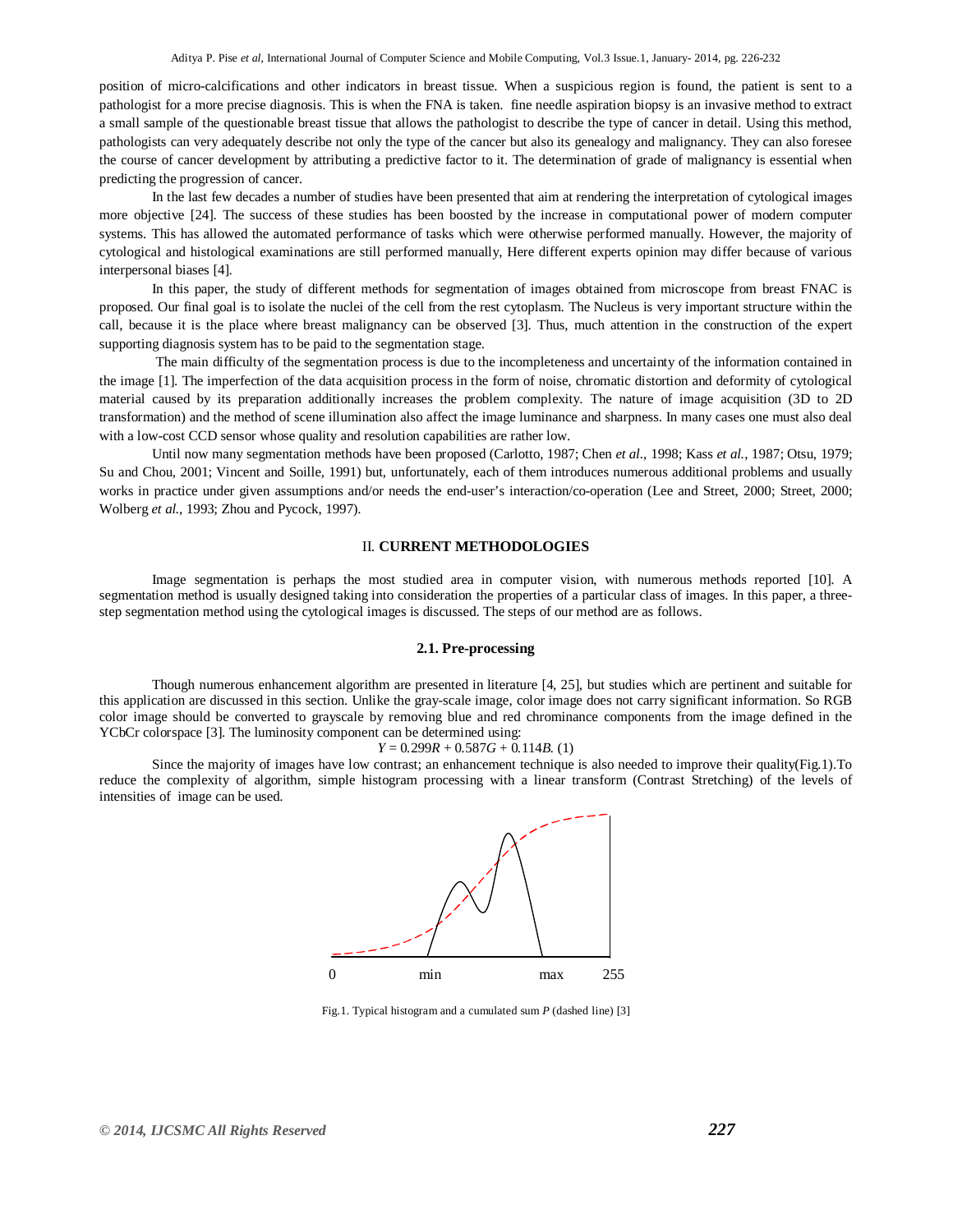The range of cutoff is defined by (*min*, *max*) points.

$$
I_N = (I - Min) \frac{newMax - newMin}{Max - Min} + newMin \qquad (2)
$$

*newmax* and *newmin* define a level in the histogram and in this approach, they are equal to 0.01 and 0.99, respectively, which means that 1% of pixels are saturated at low and 1% at high intensities of the input image[3]. By applying contrast correction in each color channel results in an image being better defined for later stages of the presented hybrid segmentation methods [1].

#### **2.2. Presegmentation.**

We could notice that the nuclei which we are willing to segment have the circular or elliptical shape (Fig.2).



Fig.2. Microscopic Image of Breast FNAC sample

But regrettably, the detection of the ellipse which is described by two parameters *a* and *b* ( $x=a\cos(a)$ ,  $y=b\sin(a)$ ) and which can be additionally rotated is computationally expensive [6]. Hence, the detection of circles is much simpler with respect to the required computations because there is only one parameter, which is the radius *R*.

*1) Method for Circle Detection:* In this case, nuclei are our Region of Interest (ROI) which means our interest is to segment out the nuclei from rest image. And the most trusted and the most commonly used for circle detection in majority of papers is *Hough transform.*

In one of the methods there are two iteration of generalized Hough transform, one for obtaining knowledge of nuclei and another is for isolating the nuclei from themselves [25].These two iterations can be used as whole segmentation process. But this method is not worthy of use for segmenting all nuclei and also using two iteration of Hough transform is not efficient way of segmentation. Hence here only one iteration of Hough transform for detecting shape of nuclei is discussed.

*1.2) Hough\_Transform: O*ne of the most commonly used algorithms to recognize different shapes in an image is Hough Transform [8]. Hough Transform was introduced by Paul Hough in 1962 and patented by IBM. In 1972 Richard Duda and Peter Hart modified Hough Transform, which is used universally today under the name Generalized Hough Transform [9]. An extended form of General Hough Transform, Circular Hough Transform (CHT) [8] is used to detect circles. The edge detected from the canny edge detector forms the input to extract the circle using the Circular Hough Transform. In Circular Hough Transform, voting procedure is carried out in a parameter space. The local maxima in accumulator space obtained by voting procedure are used to compute the Hough Transform. Parameter space is defined by the parametric representation used to describe circles in the picture plane, which is given by equation (3). An accumulator is an array used to detect the existence of the circle in the Circular Hough Transform. Dimension of the accumulator is equal to the unknown parameters of the circle.

The equation of the circle in parametric form is given by

$$
(x - x_0)^2 + (y - y_0)^2 = r^2 \tag{3}
$$

Eq.3 implies that the accumulator space is three-dimensional (for three unknown parameters x0, y0 and r). Inis equation (3) defines the locus of points (x, y) centered on an origin (x0, y0) with radius r. Each edge point in figure 3a defines a set of circles in the accumulator space [8]. These circles are defined by all possible values of the radius and they are centered on the coordinates of the edge point. Figure 3b shows three circles defined by three edge points labeled 1, 2 and 3. These circles are defined for a given radius value. Each edge point defines circle for the other value of the radius. These edge points map to a cone of votes in the accumulator space (g), which is also called as feature space.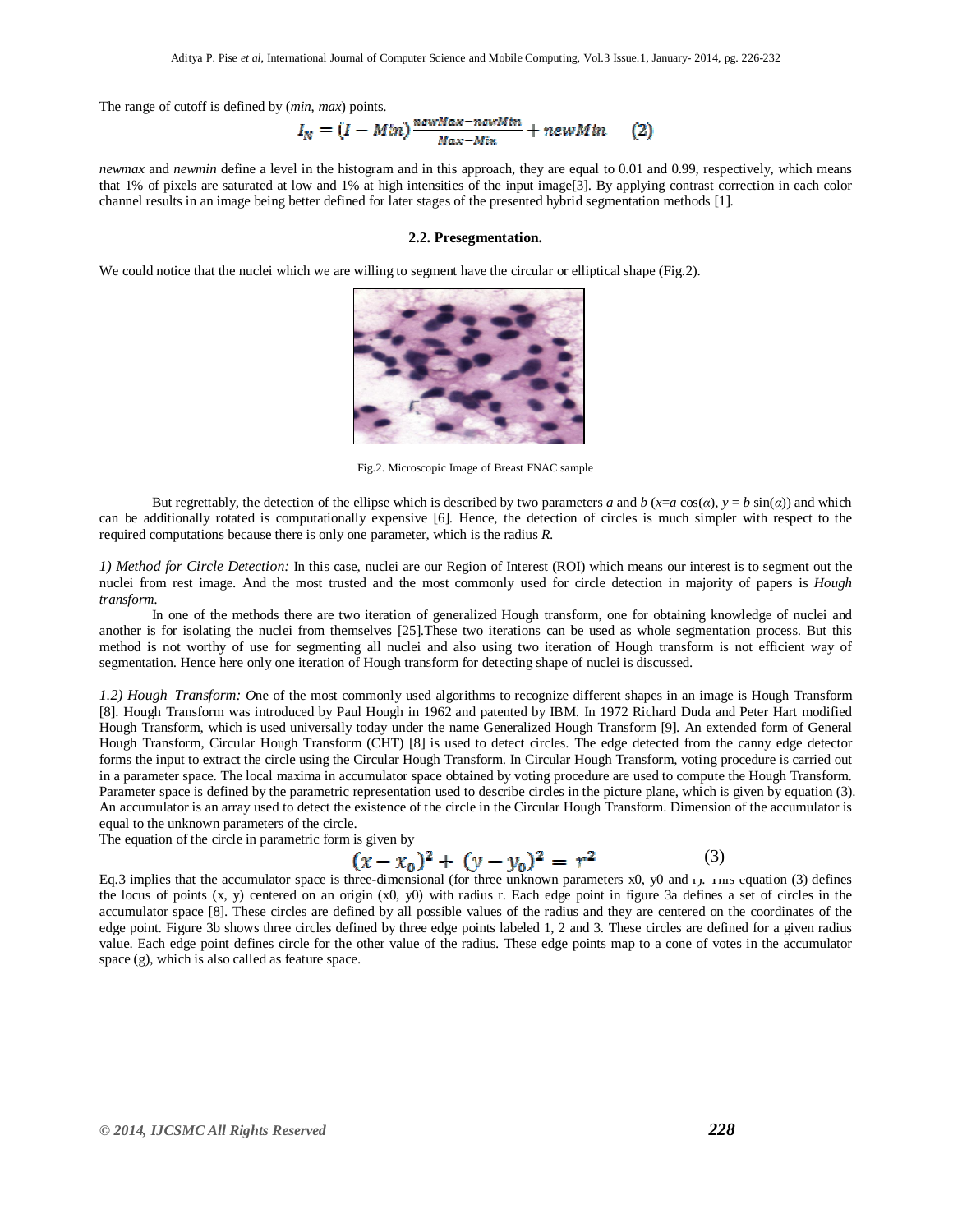

Fig3. Hough Transform illustration [14]

Figure 3c illustrates this accumulator. Points corresponding to x0, y0 and r, which have more votes, are considered to be a circle with center (x0, y0) and radius r, where *g* is a two-dimensional feature image. The feature space *g* can be created in many different ways. The study indicate that one should use gradient image as the feature indicating the occurrence or absence of the nucleus in a given fragment of the cytological image. The gradient image is a saturated sum of gradients estimated in eight directions on the grayscale image prepared in the preprocessing stage. The base gradients can be calculated using, e.g., Prewitt's or Sobel's mask methods [20] or their heavy or light versions (Fig. 4).

|                  | $\Box$ 0 |                   |                                    | 10101 |  | $2 \pm 0$ |      |
|------------------|----------|-------------------|------------------------------------|-------|--|-----------|------|
| $\vert -1 \vert$ |          | $1 - 1$ $-1$ $-1$ | $-1$ $-2$ $-1$ $-1$ $-1$ $-2$ $-1$ |       |  |           | $-3$ |

#### Fig.4. Gradient masks.

*1.3. Threshold Selection :* The values in the accumulator keeping as threshold by a given *θ* value, we can obtain a very good presegmentation mechanism with a lower threshold strategy [3]. Since the threshold value strongly depends on the database and the feature image *g*, the method can be used only as a pre-segmentation stage. A smaller value of the threshold causes fast removal of irrelevant information from the background, and what we achieve is a mask, which roughly defines the places where the nuclei and background are located.

1.3). Localizing Nucleus: The results obtained at the pre-segmentation stage can lead to the evaluation of an average background color. Such information can be used to model the nuclei as a color distance between the background and the objects, which fulfills the necessities of the lack of any color dependency in the imaged material. In our study we observe several distance metrics:

Manhattan's, Chebyshev's, the absolute hue value from the HSV color space, but the Euclidean distance is one which gives us visually the best results.

$$
D_{\text{euclid}} = \sqrt{(I_r - B_r)^2 + (I_g - B_g)^2 + (I_b - B_b)^2}
$$
 (4)

Where  $B_c$  is the average background color estimated for the input image *I*. Since the modeling distance can vary in the local neighborhood, mostly because of camera sensor simplifications, a smoothing technique is needed to restructure the nuclei shape [3]. The smoothing operation in our approach relies on the fact that this sort of 2D signal can be modeled as a sum of sinusoids [14] with defined amplitudes, phase shifts and frequencies. Cutting off all low amplitude frequencies will results in a signal deprived of our problematic local noise effect. The frequency spectrum is determined using the discrete Fourier. After the frequency cutoff, the signal is reconstructed using the inverse of the discrete Fourier transform. And what finally achieve is a three dimensional modeled terrain where hills correspond to nuclei.

## III. **NUCLEI SEARCH**

#### **3.1. Multi-point version**

There are two versions of this algorithm single-point and multi-point but this paper proposed efficient one which is multi-point algorithm. The algorithm that does not have such tight requirements concerning only one single marker per nucleus [13] can use a very simplified version of single point algorithm. In such cases use of only one population is discussed, i.e., the one searching for nuclei,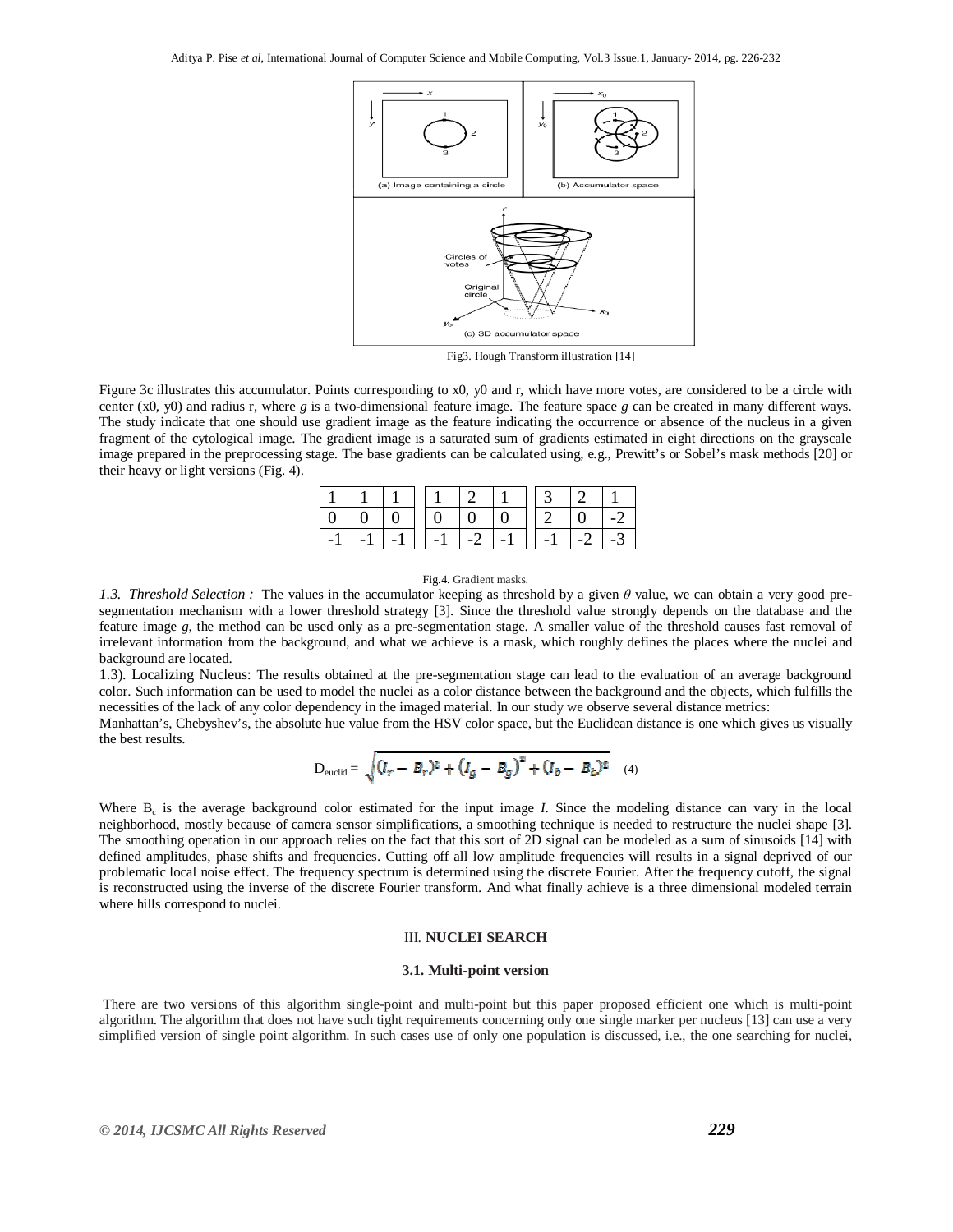and the fitness function is simply the terrain *height* in an individual position. The number of iterations of the algorithm can also be reduced, because only an approximate localization of nuclei is considered [12].

# IV. **IMAGE SEGMENTATION**

## *4.1. Watershed*

The watershed segmentation algorithm is inspired by natural observations, such as a rainy day in the mountains [20]. A given image can be defined as a terrain on which nuclei correspond to valleys (upside down the terrain modeled in previous steps). The terrain is flooded by rainwater and arising puddles start to turn into basins. When the water from one basin begins to pour away to another, a separating watershed is created. The flooding operation has to be stopped when the water level reaches a given threshold *θ*. The threshold should preferably be placed somewhere in the middle between the background and a nucleus localization point. In our approach the nuclei are flooded to the half of the altitude between the nucleus localization point and the average height of the background in the local neighborhood. Since the images we have to deal with are spot illuminated during the imaging operation (which results in a modeled terrain higher in the center of the image and much lower in the corners), this mechanism protects basins from being over-flooded and, in consequence, nuclei from being under-segmented [21].This method shows some primary errors like errors caused by fake circles created by spots of fat, that's why the Active contour method is more promising than the watershed method.

#### *4.2. Active contours*

The active contouring technique [25] can be considered as a more advanced region growing method [22]. The algorithm groups neighboring pixels when a given homogeneity and similarity criteria are met. All joined pixels create a segment whose boundary spreads in all directions until another segment is met or new candidates for joining introduce unacceptable errors. The algorithm is stopped when all pixels get labels, i.e., the object in the image is separated from the dbackground. The images may contain more than a single object per image. Additionally, the assumption of the project is that the segmentation process has to be fully automatic (there is no human operator which manually initializes the method). These two factors force us to modify the algorithm to meet the stated requirements. Thus, the algorithm, which in this case, it is based on the fast marching method (FMM) [17], must have a multilevel extension [14] and the seeding process which has to be done without the end-user's interaction. The modified multilevel FMM algorithm is very stable and robust to initialization errors. Visually, segmentation quality is promising and yields a good detection of even small objects [3].

#### V. **DISCUSSION**

Analysis drawn from comparative study of each of the methods is shown in Table 1.This paper proposed different methods, and every method is subjective to that particular to application. The solution provided by many techniques in segmentation is helpful but not enough. The consideration of which technique is best for handling a problem of image segmentation highly depends upon the nature of images used for experiment. In each case we observed that the problem of connected or overlapping nuclei is still there because it has same intensity and structure and it is impossible to segment each nuclei. May be in future this can be removed by advanced methods. In this discussion we observed that the one method (Maciej Hrebien´, Piotr Stec`,2008) gives visually best result as segmentation concern(Fig.5a,5b). Each separate color ellipse shaped spot in figure 5b is a separate nucleus.



Fig.5a Orignal Image Fig.5b.Segmented nuclei

[3]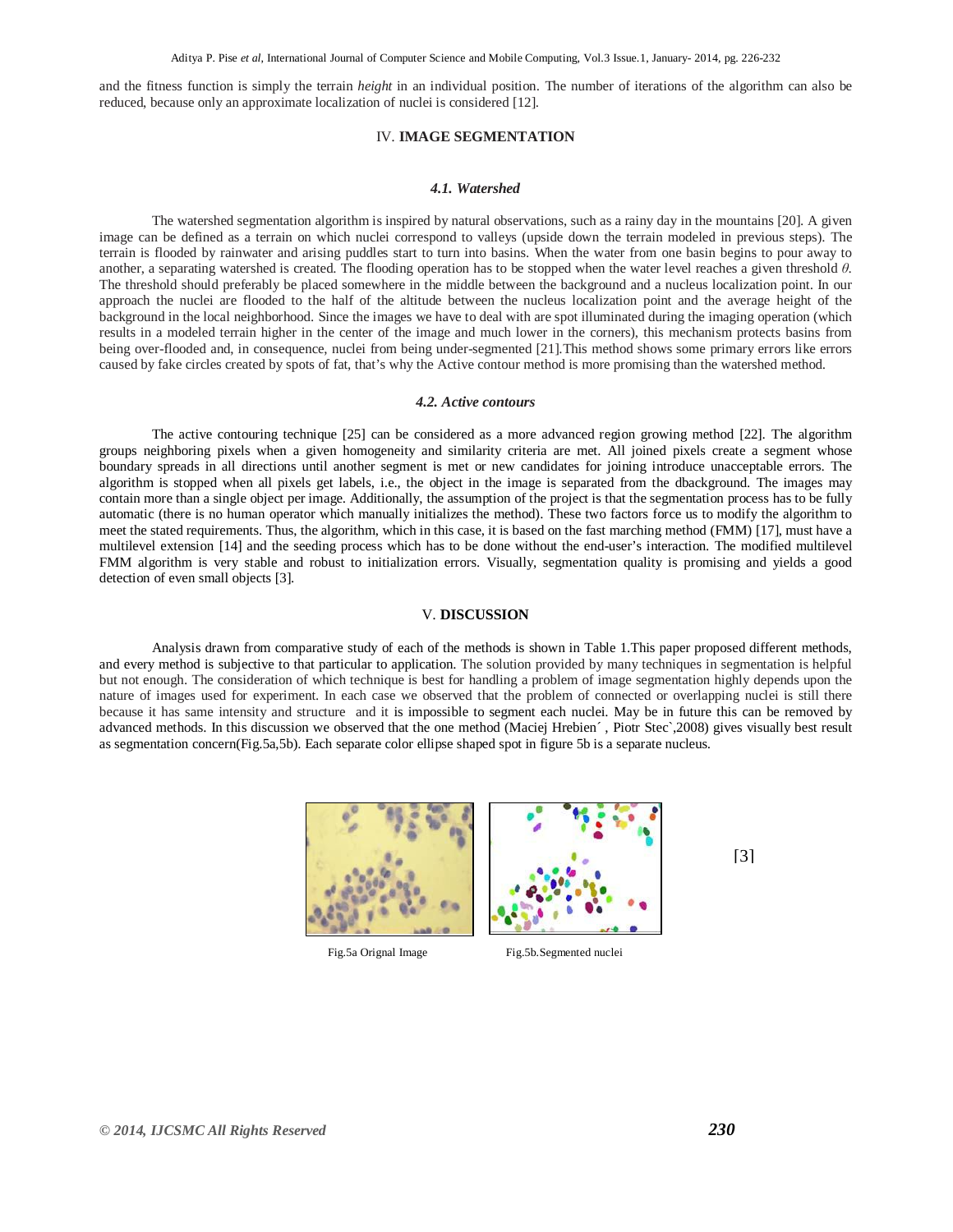| TABLE 1. COMPARATIVE STUDY    |                       |                                             |                                          |  |  |  |  |  |
|-------------------------------|-----------------------|---------------------------------------------|------------------------------------------|--|--|--|--|--|
| Sr.                           | Methods/              | Advantages                                  | Dis-advantages                           |  |  |  |  |  |
| No.                           | Algorithms            |                                             |                                          |  |  |  |  |  |
| $\mathbf{1}$                  | Kyoung-Mi             | Improvement in time needed                  | End-users<br>interaction is              |  |  |  |  |  |
|                               | lee, street, $(2000)$ | perform<br>template<br>to<br>$\blacksquare$ | needed.                                  |  |  |  |  |  |
|                               |                       | matching.                                   |                                          |  |  |  |  |  |
| $\mathfrak{D}_{\mathfrak{p}}$ | Wolberg W. Street     | system yields<br>The<br>more                | End-users interaction is                 |  |  |  |  |  |
|                               | W. and Mangasarian    | accurate than any<br>other                  | needed. And is also not                  |  |  |  |  |  |
|                               | O. (1993).            | methods discussed                           | efficient                                |  |  |  |  |  |
| 3                             | Zhou P. and Pycock    | The Gaussian model and                      | Performance of this algo.                |  |  |  |  |  |
|                               | D. (1997).            | Bayesian distance metric is                 | is Comparatively less.                   |  |  |  |  |  |
|                               |                       | cost effective.                             |                                          |  |  |  |  |  |
| $\overline{4}$                | Brejl, M.<br>Marek    | All necessary information                   | Computational complexity                 |  |  |  |  |  |
|                               | Sonka, (2000)         | about nuclei derived from                   | and computa-tional time is               |  |  |  |  |  |
|                               |                       | training data set.                          | large                                    |  |  |  |  |  |
| 5                             | Street W. (2000),     | Provides remote predictive                  | interaction<br>$\mathbf{a}$<br>End-users |  |  |  |  |  |
|                               | (Xcyt System)         | analysis for breast cancer                  | needed.                                  |  |  |  |  |  |
|                               |                       | diagnosis and prognosis.                    |                                          |  |  |  |  |  |
| 6                             | Maciej, Piotr, Tomas  | The segmentation process is                 | Problem<br>$\sigma$ f<br>connected       |  |  |  |  |  |
|                               | z, Andrzej $(20008)$  | fully automatic.                            | nuclei still there.                      |  |  |  |  |  |

#### VI. **CONCLUSION**

The Maciej,Piotr,,Tomasz,Andrzej(20008) method discussed in this paper reduces the exercise time required for image scaling and extract nuclear boundaries. Summarizing the presented solutions, promise and give a good base for further research in the area of cytological image segmentation. Additionally, all preparation steps including pre-segmentation and the automatic nuclei localization stage can be reused with other segmentation algorithms which need such information .In this approach each and every process could be done automatically hence our ultimate aim can be achieved.

## **ACKNOWLEDGMENT**

We would like to thank the following people for their help Dr. Hrushikesh T. Garud, P. Deshmukh, and Dr. Y. Rajwade, A. Parekh and Dr. Shivraj Suryawanshi.

#### **REFERENCES**

- [1] Marek Brejl and Milan Sonka,"*Object Localization and Border Detection Criteria Design in Edge-Based Image Segmentation: Automated Learning from Examples*" Ieee Transactions On Medical Imaging, Vol. 19, No. 10, October 2000.
- [2] C.Ortiz De Solo´, Rzano,E., Garci´A Rodriguez,A. Jones,D. Pinkel, J. W. Gray, D. Sudar & S. J. Lockett, "*Segmentation of confocal microscope images of cell nuclei in thick tissue sections*" *Journal of Microscopy, Vol. 193, Pt 3, March 1999, pp. 212–226.*
- [3] Maciej Hrebien´ , Piotr Stec´ , Tomasz Nieczkowski, Andrzej Obuchowicz, "*Segmentation Of Breast Cancer Fine Needle Biopsy Cytological Images*" Int. J. Appl. Math. Comput. Sci., 2008, Vol. 18, No. 2, 159–170.
- [4] Theodorus Mouroutis, Stephen J.Roberts, Anil A.Bharath, "*Robust Cell Nuclei Segmentation Using Statistical Modelling*" Bioimaging,1998,citeseer.Pg.No 79—91,vol. 6.
- [5] Łukasz Jelen´ , Thomas Fevens, Adam Krzyz˙ Ak, *"Classification Of Breast Cancer Malignancy Using Cytological Images Of Fine Needle Aspiration Biopsies*" Int. J. Appl. Math. Comput. Sci, 2008, Vol.18,No.1,75–83.
- [6] Marcin Smereka, Ignacy Dule Ba, "Circular Object Detection Using A Modified Hough Transform" Int. J. Appl. Math. Comput. Sci., 2008, Vol. 18, No. 1, 85–91.
- [7] Chunming Li, Chenyang Xu, Changfeng Gui, and Martin D. Fox, "*Level Set Evolution Without Re-initialization: A New Variational Formulation*" Proceedings of the 2005 IEEE Computer Society Conference on Computer Vision and Pattern Recognition (CVPR'05) 1063-6919/05 \$20.00 © 2005 IEEE.
- [8] F. Yan, X. Shao, G. Li, Z. Sun, and Z. Yang, "Edge detection of tank level IR imaging based on the auto-adaptive doublethreshold canny operator," *Intell. Inform. Technology Applicat. Research Assoc*., vol. 3, pp. 366 - 370, Dec. 2008.
- [9] R. O. Duda and P. E. Hart, "Use of the hough transformation to detect lines and curves in pictures," *Commun. the ACM*, vol. 15, pp. 11-15, Jan. 1972.
- [10] L. Xua, M. Jackowskia, A. Goshtasbya,\*, D. Rosemanb, S. Binesb, C. Yuc, A. Dhawand, A. Huntleye, "Segmentation of skin cancer images" Image and Vision Computing 17 (1999) 65–74,ELSEVIER.
- [11] W. N. Street, "*Xcyt: A System for Remote Cytological Diagnosis and Prognosis of Breast Cancer".*